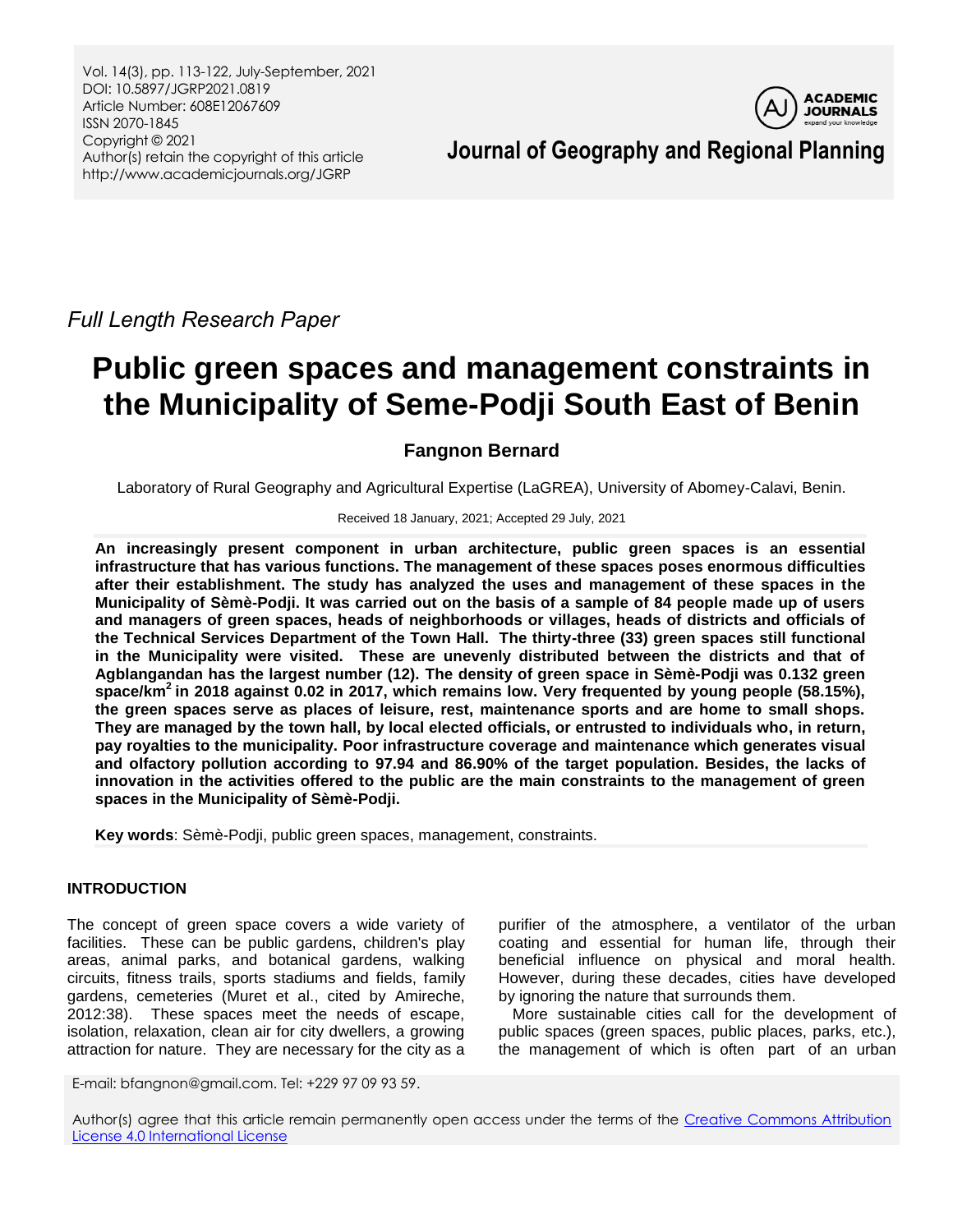forestry program. These infrastructures can be a tool for structuring the urban area according to the density of vegetation and their attractive capacities (Marry and Delabarre, 2011:28). In addition, beyond the scientific issue, knowledge needs are formulated by land managers and planners for optimal and balanced management of green spaces (Pullin and Knigth, 2005:1993).

Several African cities have experienced uncontrolled demographic growth in recent decades and will house 60% of their country's populations in 2025 (UNFPA, cited by Tohozin and Dossou Guèdègbé, 2014:192). This strong human pressure coupled with space constraints is a major concern for these city managers, who are now looking for effective methods to offer city dwellers an ideal living environment while maintaining the city in its main functions (Osseni, 2013:75). This explains the proliferation of public spaces also called green spaces.

Since their creation, these public green spaces have always been privileged leisure places in the daily life of the populations; and are in very high demand. The innumerable activities undertaken in public green spaces include commerce, relaxation, celebration, meetings etc. A strong social unity is thus created within these places which takes into account all social categories and sociocultural groups (Tchaou, 2014:7). This is indeed where one usually meets strangers, where one expects to meet mostly them (Monnet, 2012:201). Grafmeyer (2004:104), space is only public if it is open and accessible to everyone and is assigned to several functions and uses common to city dwellers. It is a space for meeting, exchange, communication and socialization in the image of the city.

Despite the various benefits of green spaces, their establishment in the Municipality of Sèmè-Podji has not kept up with the evolution of the population and there is a spatial disparity in their distribution. Likewise, the quality of these spaces sometimes leaves much to be desired, thus testifying to inefficient management. The question that arises is therefore to know: what are the uses and management constraints of green spaces in the Municipality of Sèmè-Podji. Therefore, the objective of this study is to highlight some of the uses and management constraints of the said spaces in the Municipality.

#### **MATERIALS AND METHODS**

#### **Presentation of the study area**

Located between the parallels 6 º 22 'and 6 º 26' North latitude and the meridians 2 º 27 'and 2 º 42' East longitude, the Municipality of Sèmè-Podji is located in the County of Ouémé, in the South-East of the Republic of Benin on the Atlantic coast. It is bounded to the north by the city of Porto-Novo and the Aguégués, to the east by the Federal Republic of Nigeria, to the south by the Atlantic Ocean and to the west by the city of Cotonou (Figure 1).

The Municipality covers an area of 250 km2, which is about 0.19% of the area of the Republic of Benin, and includes the Districts of Agblangandan, Aholouyèmè, Djèrègbé, Ekpè, Tohouè, Sèmè-Podji. In total, it has fifty-five villages and city districts.

#### **Materials**

The material used consists of a topographic map of Porto-Novo from 1992. It comprises of sheets NB31XV2c and NB31XV4a at a scale of 1 / 50,000 with shape files and a cadastral plan at 1 / 10,000 from 2010. In addition, Garmin 76csx GPS (Global Positioning System) for taking the geographic coordinates of green spaces in the Municipality of Sèmè-Podji has been used.

#### **Field survey method for a management mode of green spaces**

An exploratory visit to the sites in the Municipality revealed that it has around fifty green spaces, of which only 33 are actually in use and under developed. The research focuses on the 33 spaces. A survey on the current management mode of green spaces was carried out among all the concerned stakeholders identified in order to be able to characterize them. A questionnaire is administered to collect information related to the uses and management of green spaces.

A random survey method made it possible to question a sample of fifty-five (55) users of green spaces. In addition, eighteen (18) Neighborhood / Village Heads, two (02) District Heads, seven (07) space managers and two (02) officers from the Technical Services Department of the Sèmè-Podji Town Hall were interviewed.

The examination of the survey sheets was done manually. Special codes have been assigned to each collected data in order to facilitate the groupings and analyses. The diagrams and curves were produced with the Excel spreadsheet to represent the quantitative data. The response rate by type of information was expressed by the following formula:

$$
T = \frac{n \times 100}{N} \tag{1}
$$

With:  $T =$  rate of responses given;  $n =$  number of responses obtained in relation to the information sought and  $N =$  number of people interviewed.

The density of the Municipality in green spaces is calculated according to the formula:

$$
DEv = \frac{nEv}{Scom}
$$
 (2)

With:  $DEv = density$  of green spaces in the Municipality;  $nEv =$ number of green spaces in the Municipality (33); Scom = total area of the Municipality (250 Km2).

The results of the surveys largely contributed to identifying the weaknesses in the management mode of green spaces, then the sites' attractiveness and sustainability parameters.

#### **RESULTS**

The results of the study addressed three different aspects, namely: diversity and density of green spaces in the Municipality of Sèmè-Podji, use, and management of green spaces.

### **Diversity and density of green spaces in the Municipality of Sèmè-Podji**

The green spaces in the Municipality of Sèmè-Podji are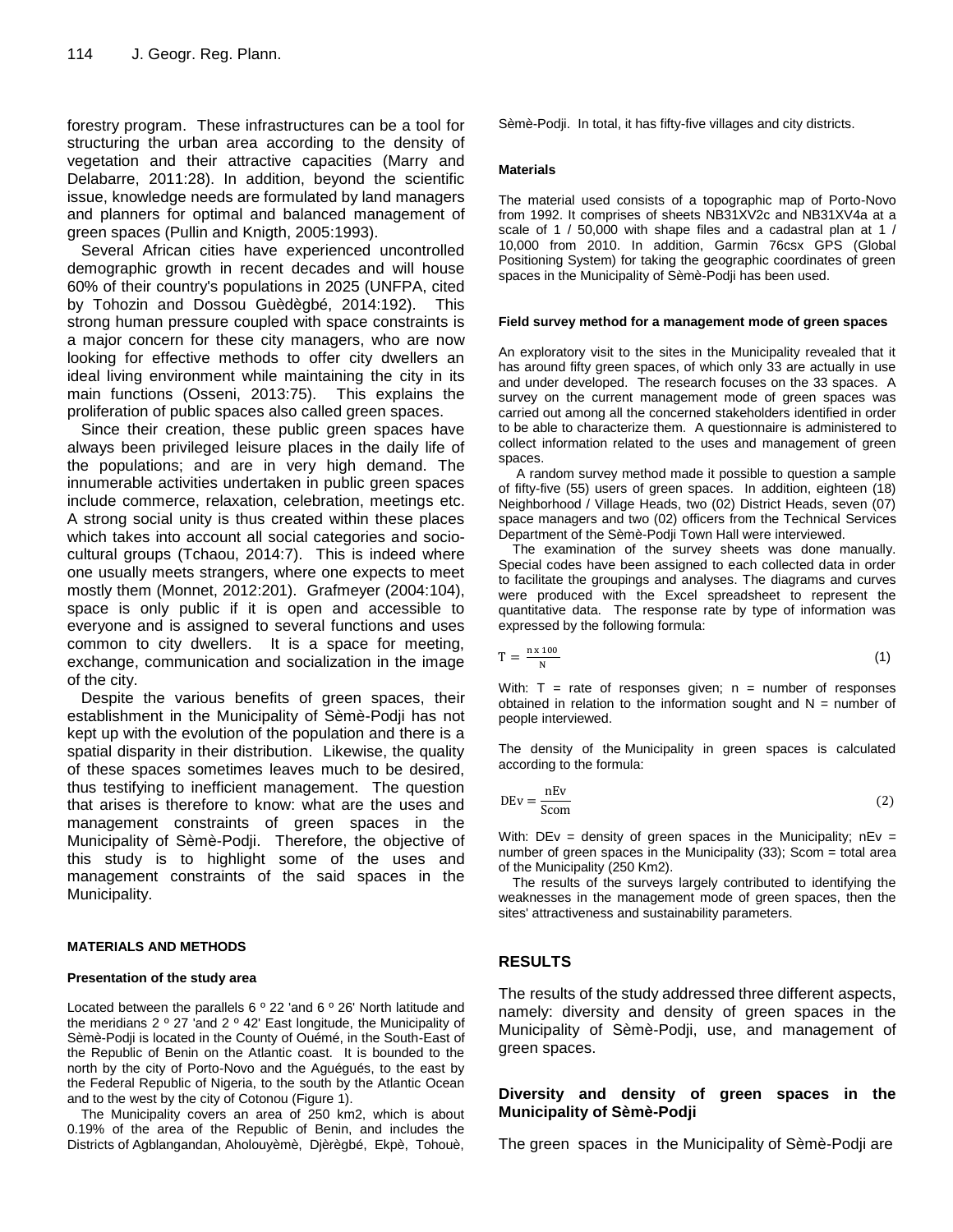

**Figure 1**. Geographical and administrative situation of the Municipality of Sèmè-Podji.

made up of Youth and Leisure Centers, developed junctions and war memorials. During the surveys, a total of thirty-three functional green spaces were identified in the Municipality and distributed as shown in Table 1.

The districts of the Municipality of Sèmè-Podji have a variable number of public green spaces. Agblangandan with a workforce of 12 mobilizes 36.36% of these spaces, followed by Ekpè (9 spaces, which are 27.27%). On the other hand, the districts of Aholouyèmè (03), Djèrègbé (04), Sèmè-Podji (03) and Tohouè (02) have less green spaces. There is an unequal spatial distribution of the green spaces within the district to which various historical, social, economic, political, recreational and cultural functions are linked. The entire population is also unable to enjoy the benefits of these infrastructures because of the disparity in their spatial distribution. In fact, not all neighborhoods have these spaces in each district. Figure 2 illustrates a spatialisation of some green spaces in the Municipality.

The density of green space in the Municipality of Sèmè-Podji is 0.132 green space / km2. The density also varies from one district to another depending on the number of

space available and the area of the district. This low density is explained by the little investment in the development and management of green spaces despite the size of the population and the geographical and strategic position of the Municipality. The green spaces of the Municipality are used for various purposes by the population.

#### **Use of public spaces in the Municipality of Sèmè-Podji**

The green spaces of the Municipality do not all have the same configurations and functions. They are spaces of very high demand frequented by the population for various reasons.

Based on the survey, accessible to all, these spaces are frequented by all layers of the population; 58.15% are young people, 36.25% adults and 5.6% senior citizens. They come there for leisure (entertainment, events, games, meetings, etc.), rest, and take advantage of the space to learn lessons or to practice maintenance sports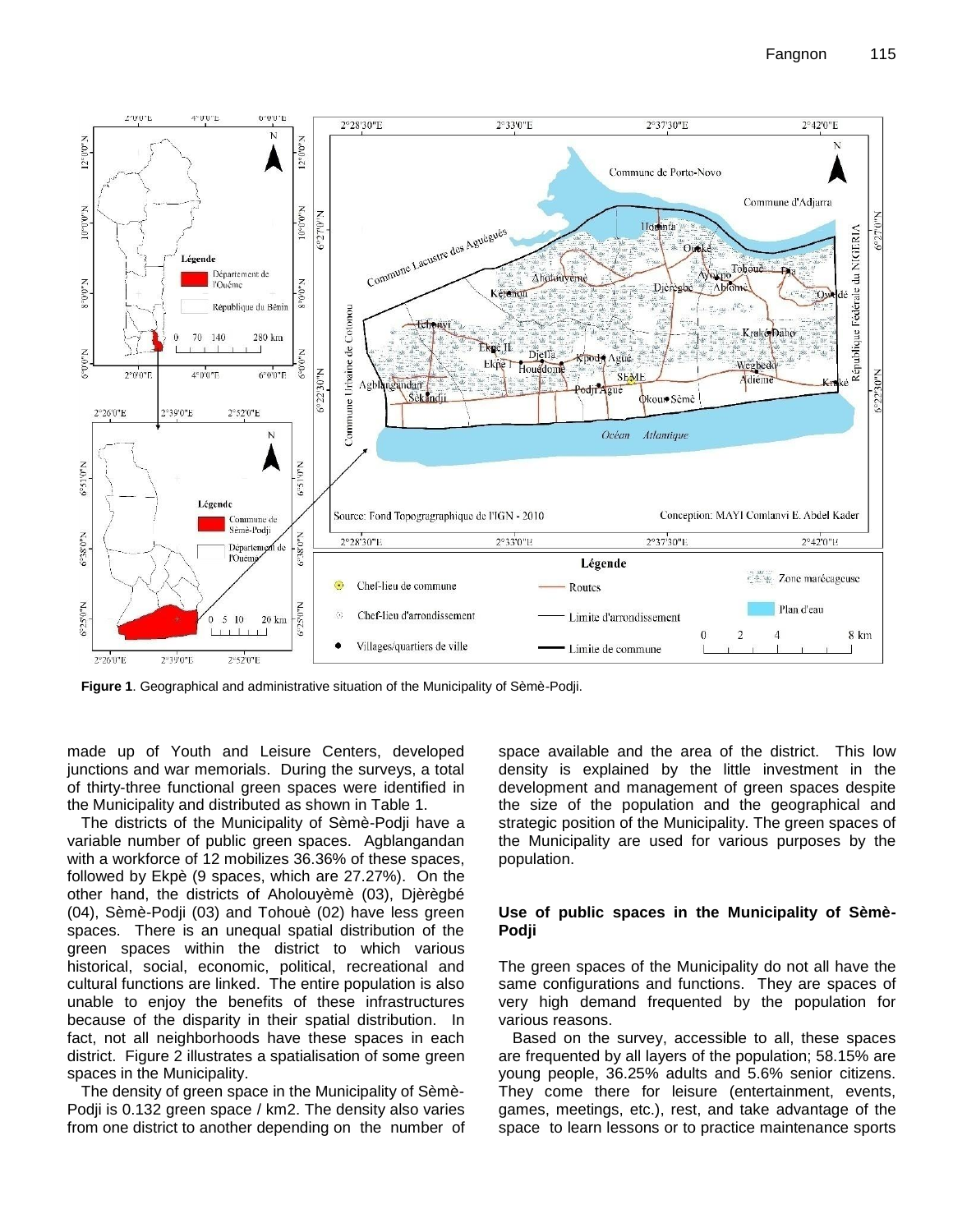| <b>District</b> | <b>Public green space</b>           | <b>Function</b>                                |
|-----------------|-------------------------------------|------------------------------------------------|
|                 | Sèkandji Youth and Leisure Center   | Economic, political and recreational           |
|                 | Lokokoukoumè public square          | Political, recreational and cultural           |
|                 | Houngakomè public square (Davatin)  | Cultural and recreational                      |
|                 | Le Bélier junction                  | Economic and political                         |
|                 | Sèkandji junction                   | Economic and political                         |
|                 | Akpokpota                           | Cultural                                       |
|                 | Kpakpakanmè                         | Cultural                                       |
|                 | Kajacomè                            | Cultural and recreational                      |
|                 | Modokomè                            | Cultural                                       |
|                 | Agbalilamè                          | Economic and cultural                          |
|                 | Gbakpodji                           | Cultural and economic                          |
|                 | Agblangandan                        | Cultural and economic                          |
| Aholouyèmè      | Ginsame public square               | Cultural, political and recreational           |
|                 | Sokpanou                            | Cultural, political and recreational           |
|                 | Aïtchémi-Honto                      | Cultural, political, recreational and economic |
| Djèrègbé        | Agbodamè public square              | Cultural                                       |
|                 | Gbehonmè Entertainment Room         | Cultural, political and recreational           |
|                 | Hontogbo public square of Awanou    | Cultural, political and recreational           |
|                 | Djèho                               | Cultural                                       |
| <b>Ekpè</b>     | PK 10 junction                      | Cultural and recreational                      |
|                 | Ekpè youth center                   | Economical and recreational                    |
|                 | Zangbétô-vadji                      | Political and economic                         |
|                 | Ekpè station                        | Social and economic                            |
|                 | Djeffa station                      | Social and economic                            |
|                 | PK 18 or Road Junction              | Social                                         |
|                 | Fâ-Flé Sagbohanton                  | Cultural, political and recreational           |
|                 | Ekpè Youth Center (Agangbo 2)       | Cultural, political and recreational           |
|                 | Kanhonou                            | Cultural, political and recreational           |
| Sèmè-Podji      | Sèmè-Podji Youth and Leisure Center | Cultural, political, recreational and economic |
|                 | Memorial                            | Historical, political, social and recreational |
|                 | Sèmè-Podji junction                 | Economic et social                             |
| Tohouè          | Kraké Daho public square            | Cultural, political and recreational           |
|                 | Zanhôde Tohouè public square        | Cultural                                       |

**Table 1**. Distribution of public green spaces according to their functions by District in the Municipality of Sèmè-Podji.

Source: Fieldwork, March 2018.

Some go there to carry on small businesses. These spaces therefore represent places of entertainment, development and socialization for the population of the Municipality and elsewhere. Based on the survey, most of the users (85.45%) are residents of the Municipality and the remaining, in transit to other neighboring Municipalities or the Federal Republic of Nigeria. The pictures on Plate 1a and b show some uses of green spaces.

Green spaces, beyond their recreational functions and

apart from the fact that they offer an ideal setting for rest (Figure 2) are also used for gatherings of public interest such as population censuses (Figure 1).

The choice of frequented space depends on several factors such as distance, the quality of the setting and what you can or want to do there. In terms of period, afternoons, weekends and public holidays are the preferred times of attendance. The crowd is less in the morning, or even zero in some places. The green spaces of the Municipality have different management modes.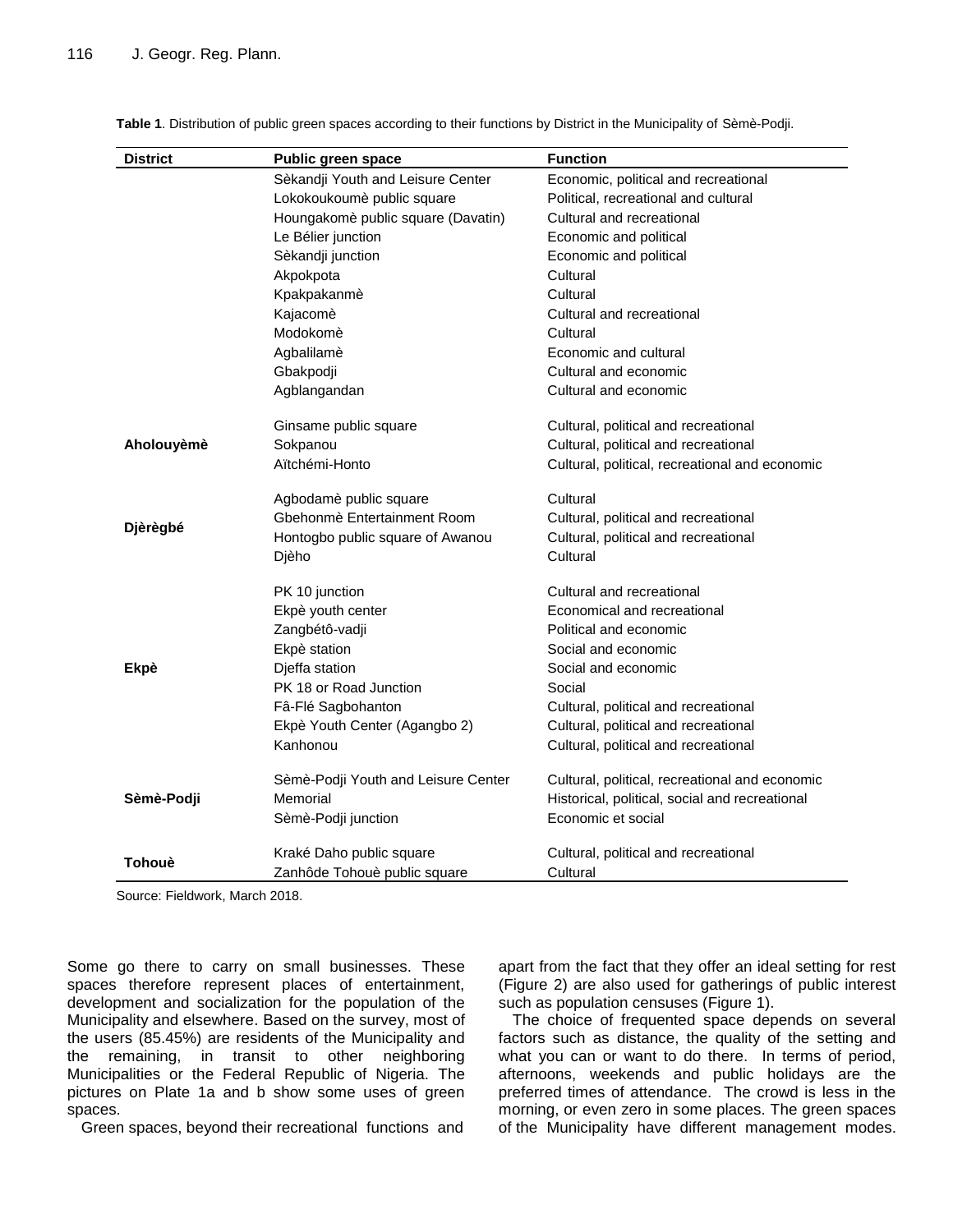

**Figure 2**. Spatial distribution of public green spaces in the Municipality of Sèmè-Podji.

## **Management of green spaces in the Municipality of Sèmè-Podji**

Patrimony of the Municipality, green spaces is managed with difficulties, the main links of which are presented here.

## **Management modes of green spaces**

Since the advent of decentralization and the adoption of Law No. 97-029 of January 15, 1999, on the organization of Municipalities in the Republic of Benin, local authorities have the power to manage the resources at their

municipalities themselves. This is the case, for example, with green spaces which, in the Municipality of Sèmè-Podji, are placed under the authority of the Municipality. However, their management also falls within the prerogatives of the Water and Forests Inspectorate. In practice, the Town Hall has opted for delegated management of all or part of certain spaces by entrusting them to individuals or to privates who have fitted them out. It is the case for example of CIM-BENIN for the Le Bélier junction and Sèkandji, and Houdégbé for the PK 10 junction.

In the case of delegated management, the new manager develops and operates the space, assumes responsibility for the maintenance and pays a monthly fee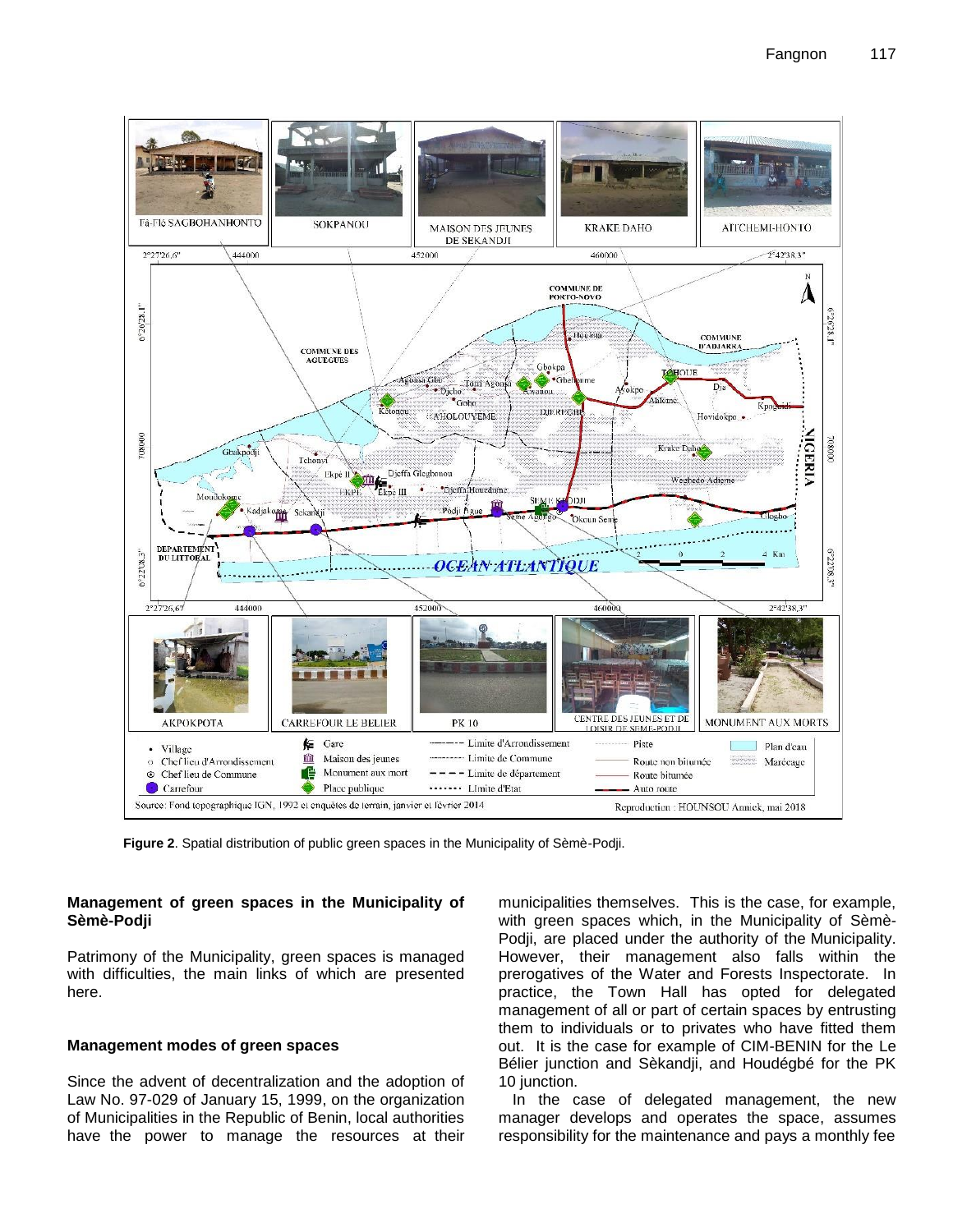

**Plate 1a.** Population in Lokokoukoume square for a census.



of around 30,000 F CFA to the Town Hall. The rentals of youth houses or centers for meetings, ceremonies and

others generate income as do commercial activities (bar, catering, cafeteria and shop, etc.) carried out by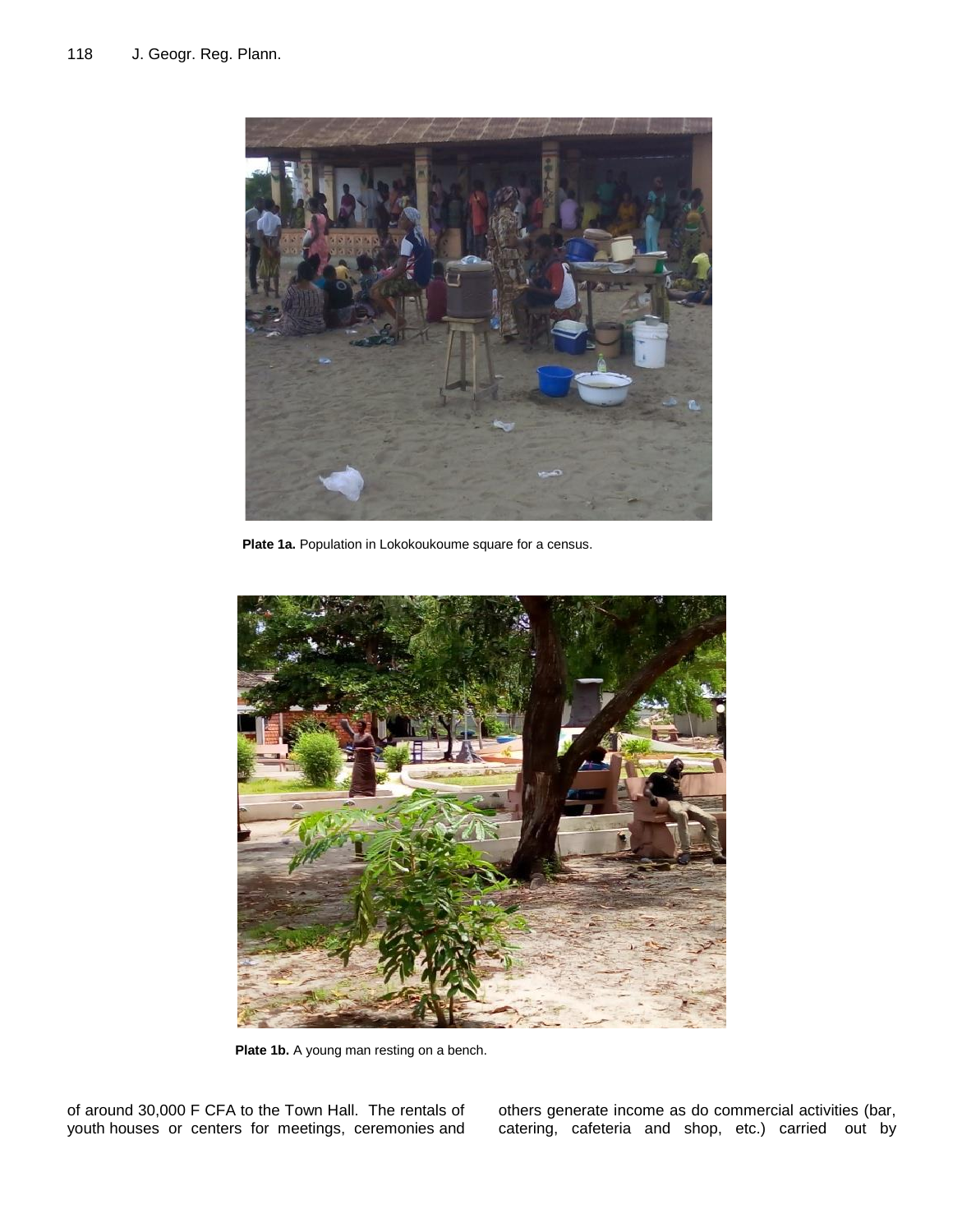

**Plate 2a.** Rubbish littering the ground.

individuals in these spaces.

When the space is directly managed by the Town Hall, a manager is appointed. This is the case with animation rooms, youth houses and centers. For neighborhood public squares, they are managed by the neighborhood chiefs assisted by the council of elders and young people.

According to the municipal authorities, the resources collected are reinvested in the development of the Municipality. However, the management of green spaces in the Municipality is not without challenges.

#### *Difficulties in managing green spaces in the Municipality of Sèmè-Podji*

Apart from the non-qualification of managers if they exist, the main constraints to the management of green spaces in the Municipality of Sèmè-Podji are the poor infrastructure coverage, the numerous failures in the maintenance of these spaces and the lack of innovation in the activities offered to the public.

#### **Poor infrastructure coverage**

Different infrastructures are essential for the viability of green spaces. These include, depending on the case, benches, lighting equipment and hygiene and sanitation infrastructure (garbage cans, runoff drainage pipes and urinals).

According to 88.09% of respondents, green spaces lack enough benches to accommodate users. They estimate (at 53.57%) that these spaces are poorly lit and not at all lit according to 26.19%. Indeed, the few solar street lights erected by the Municipality on certain spaces have been vandalized and are not replaced. The poor coverage or even the absence of lighting infrastructure forces the population not to visit green spaces beyond a certain time in the evening due to insecurity.

None of the green spaces in the Municipality have garbage cans and only seven (7) out of the thirty-three (33) have urinals, although this is not always necessary as is the case with junctions. Based on the survey, the runoff drainage pipes are non-existent.

All these shortcomings testify to the lack of awareness of the importance of green spaces for the well-being of populations in a rapidly expanding urban environment.

#### **Nuisances in green spaces**

The lack of maintenance and especially the resulting insalubrity is one of the main problems facing the green spaces of the Municipality. Due to the lack of sanitation infrastructure (garbage cans, urinals, water drainage pipes) and staff dedicated to maintenance, on the one hand, and inappropriate behavior by users, on the other, the green spaces of the Municipality present an unsanitary appearance (Plate 2a and b).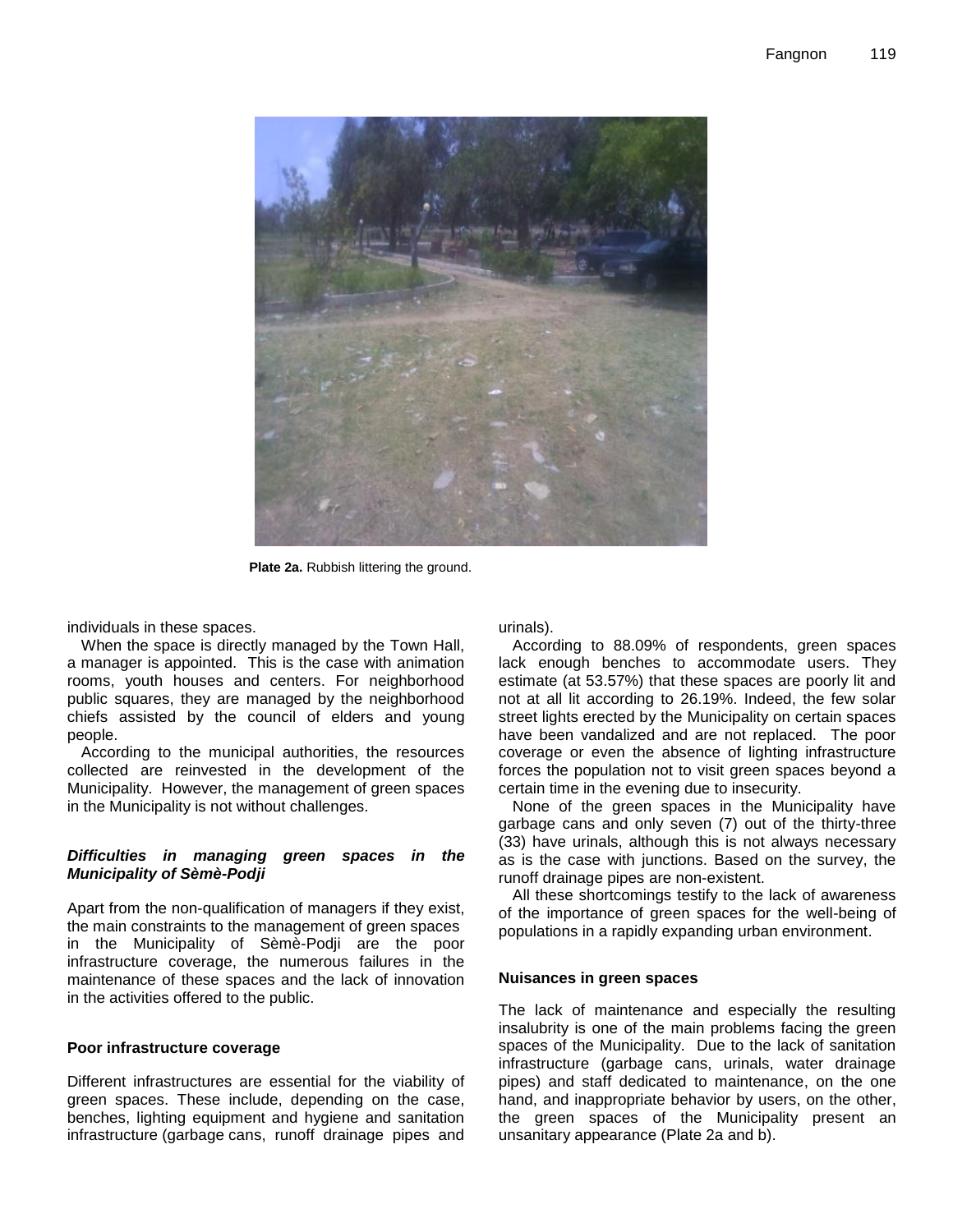

**Plate 2b.** Akpokpota green space on the memorial of Sèmè-Podji flooded with water.

Plates 2a and b show respectively the unsanitary conditions of the Sèmè-Podji Memorial and Akpokpota Green Spaces, which are considered cultural spaces.

One of the direct consequences of poor waste management is the visual and odor pollutions. According to 97.94% of the survey respondents, visual pollution is the result of the degradation of the physical environment through the presence, among other things, of waste of various types. This form of pollution denatures the space where cleanliness should normally reign. The unsanitary conditions caused by garbage are manifested by the presence of spontaneous piles of garbage and herbs gathered here and there which become open-air dumps and which keep multiplying. On these dumps, one can observe papers of various origin, dead leaves, and plastic bags sometimes containing remains of food, drinks or water, rotten fruits, and broken bottles. So, many heterogeneous objects that should not be found in such spaces.

Another type pollution is criticized by 86.90% of the targets stems from the presence of decomposing waste on the perimeter or near green spaces, as well as the lack of sanitation infrastructure, especially urinals; which leads users to urinate all over the green spaces. The presence of waste attracts insects (flies, cockroaches) and animals (rats, mice, etc.) and can harbor pathogenic germs and parasites. As they putrefy, they give off bad

odors that indispose and vitiate the atmosphere. Odor pollution is especially repugnant in intense heat. Under these conditions, users can no longer breathe well.

According to 67.86% of users interviewed, poor maintenance is the determining factor in limiting their visits to the spaces. In fact, the unsanitary space no longer meets the expectations of a population in search of healthy places to breathe fresh air, relax or play maintenance sports. It is therefore essential to properly manage the environment in order to improve the living environment and protect oneself from nuisance and disease.

## **Lack of diversification in the activities offered to the public**

One of the strengths of green spaces in creating more attractiveness is that they can offer various fun and educational activities to populations. In the Municipality of Sèmè-Podji, this is not the case. Most of the green spaces managed by privates are exclusively transformed into refreshments or restauration places. Apart from youth houses or centers which host some cultural activities, no initiative has been taken to create attractiveness in these places. Worse, on weekends,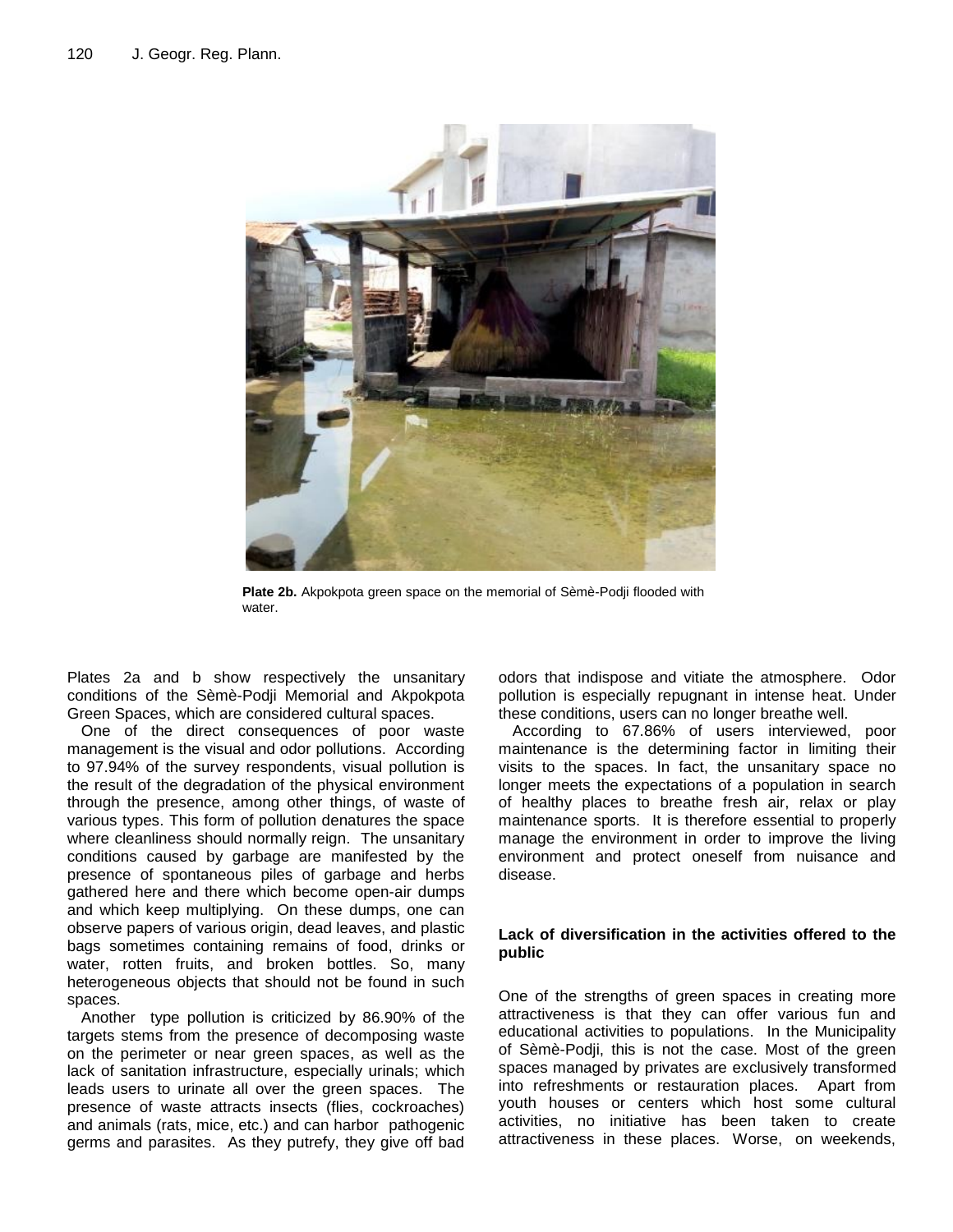these spaces are occupied for festive events, which prevent some users from having access to them. This phenomenon is also decried by all the respondents. This is why 69.05% of users want these spaces to offer a variety of activities to the public.

## **DISCUSSION**

Urban development requires the establishment of a certain number of infrastructures (health, education, social, leisure, etc.). Green spaces are part of leisure infrastructure and therefore occupy an important place. Every man at a given time needs rest, distraction, and leisure. Green spaces to some extent meet these needs.

Quantitatively, the Municipality of Sèmè-Podji has more green space than the city of Porto-Novo, where 13 green spaces are identified by Tohozin and Dossou Guèdègbé (2014:195), but less than Cotonou with its 70 spaces.

The present study and several other authors have shown the disparities in the spatial distribution of green spaces in the different Municipalities.

As explained by Tonde (1994:28), through its definition, the role assigned to a green space is very important. This explains its high attendance. It must contribute to improving the living environment of the populations. As a result, green space necessarily has the following characteristics: recreational, health, educational, social, cultural and economic, contrarily to what Deverin-Kouanda (1990:7) believed that green spaces must contribute to limiting the effect of the desertification rather than establishing recreational spaces, of walking, because going for a walk in the square is a Parisian not a Ouagalese culture. This conception excludes the other functions of green space and, in other words, for the latter author, frequenting green spaces is more a Western than African behavior.

While this may be true at some point, the fact remains that conceptions change and these spaces now feature in all urban development plans (Somadjago and Suka, 2018:268). As it has been demonstrated, green space allows people to find an ideal and healthy and clean place to rest. In addition, it contributes to the awakening of the conscience of the populations for a better management and the safeguard of the environment. Also, it promotes the closeness and the contact between people coming from various horizons. An adequate framework for the organization of various events (music, exhibitions, recreation, education, etc.), the green space also promotes the development of business activities that create jobs and generate income. For these reasons, the development of a green space is necessary because it helps to solve problems of employment, but it still has to be well managed.

In Benin, the law on decentralization confers on the Municipalities a certain prerogative in the management of the territory and its components and therefore green spaces. This management mode does not differ

fundamentally from that described by Osseni et al. (2015: 153) in Porto-Novo in Benin where it is the forest inspectorate, the Town Hall, NGOs and the population that intervenes in the management of green spaces. The management model in force in Benin presents certain differences with that of Lomé in Togo where a fairly large number of actors are responsible for their management (Polorigni, 2012:58; Somadjago and Suka, 2018:271). It also differs from that of Kinshasa where green spaces are managed concurrently by four different ministries (Ngur-Ikone, 2010:16).

In Sèmè-Podji, the local authorities have delegated part of their prerogatives over green spaces to private entities made up of legal and natural persons. These private entities pay a monthly fee and use the spaces for their economic purposes. The green space must be maintained on a regular basis to continue to provide a healthy environment for populations. It must also offer a multitude of activities to its users and have certain infrastructures essential to its viability. These criteria are far from being adopted or implemented in the Municipality because of shortfalls at all levels (infrastructural, sanitation and innovation). These findings are similar to those of Amontcha, Djego, Lougbegnon and Sinsin (2017:85) in Nokoue, Hounsou (2018: 42) in Sèmè-Podji in Benin and Bouge (2009:56) in Tourangelle in France. Indeed, the findings show that the maintenance gives more consideration to the refreshments installed on the perimeter of the spaces rather than the infrastructures (benches, lighting, plants, etc.), the sanitation, or the adequacy which the users expect. Within this context, it is first and foremost the responsibility of the municipality to rethink the development of green spaces and to effectively invest in them accordingly, with reference to the municipal development plan.

## **Conclusion**

The Municipality of Sèmè-Podji has long neglected public spaces in its development process in favor of the uncontrolled expansion of buildings. Most of the spaces in the Municipality are functional but do not always meet the expectations of the population who frequent them for entertainment, rest and other activities such as shopping. The management of green spaces faces many challenges which must be addressed to avoid losing them, as they are being less and less visited and neglected by the population. In the face of rampant population growth and urbanization, the municipalities must become effectively involved in the restoration and development of new green spaces to provide an adequate leisure environment for their respective and healthy populations.

## **CONFLICT OF INTERESTS**

The author has not declared any conflict of interests.